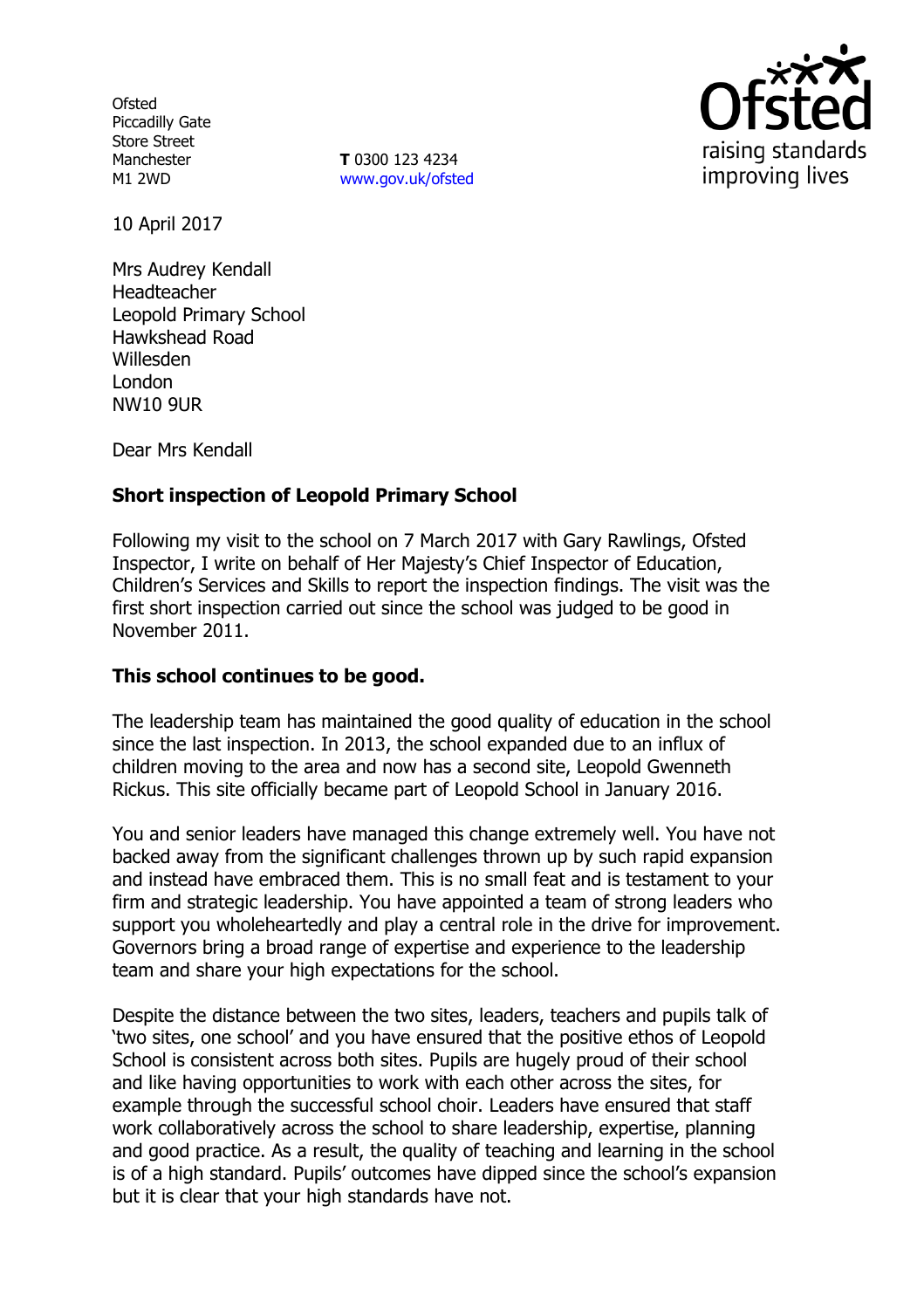

Leaders have reviewed the school's effectiveness openly and honestly. Consequently, they have an accurate understanding of the school's strengths and have rightly prioritised areas for development. Leaders know that the new mathematics curriculum needs to be embedded across the school and that pupils need to be consistently challenged if they are to attain higher standards. They have set clear and realistic targets to ensure that all pupils, regardless of their background, leave Leopold School fully prepared for the next stage of their education.

# **Safeguarding is effective.**

Leaders, including the governing body, are well informed about the latest safeguarding requirements. They make sure that all staff receive regular and good-quality training, both internally and by external providers. This has helped to increase their understanding of matters such as radicalisation and female genital mutilation. The single central record of pre-employment checks is maintained well and leaders make regular checks to make sure that it meets requirements. Records of child protection and safeguarding concerns are detailed and actions are recorded meticulously.

Pupils say that they are happy and safe and parents agree with their views. Pupils abide by the motto 'ready, respectful, safe' and they speak highly of the care and attention teachers offer if any pupils have concerns. The team of psychotherapists also offers specialist support for individuals and small groups. Behaviour in lessons and around the school is calm and orderly.

## **Inspection findings**

- $\blacksquare$  Pupils' progress in reading and writing at key stage 2 is in line with or above national averages for all groups of pupils. However, in 2016, pupils' progress in mathematics was significantly below average. Leaders had already identified improvements in mathematics as a priority. For this reason, we agreed that this would be a key line of enquiry for the inspection.
- $\blacksquare$  Leaders found that pupils were reaching key stage 2 with gaps in their mathematical knowledge and skills. In response they launched a new approach to teaching mathematics in Reception and Year 1. This is having a positive impact and will eventually be rolled out across the school. However, leaders decided on a number of short-term initiatives to address urgently the needs of pupils in key stage 2. These include 'maths meetings' every afternoon to build on that day's teaching, booster sessions for pupils at risk of underachieving and mathematical challenges for older pupils to compete with schools in the local area. Governors allocated part of the pupil premium funding to provide additional mathematics tuition for targeted pupils in Year 5 and Year 6.

■ Your actions to improve outcomes for mathematics are having an impact.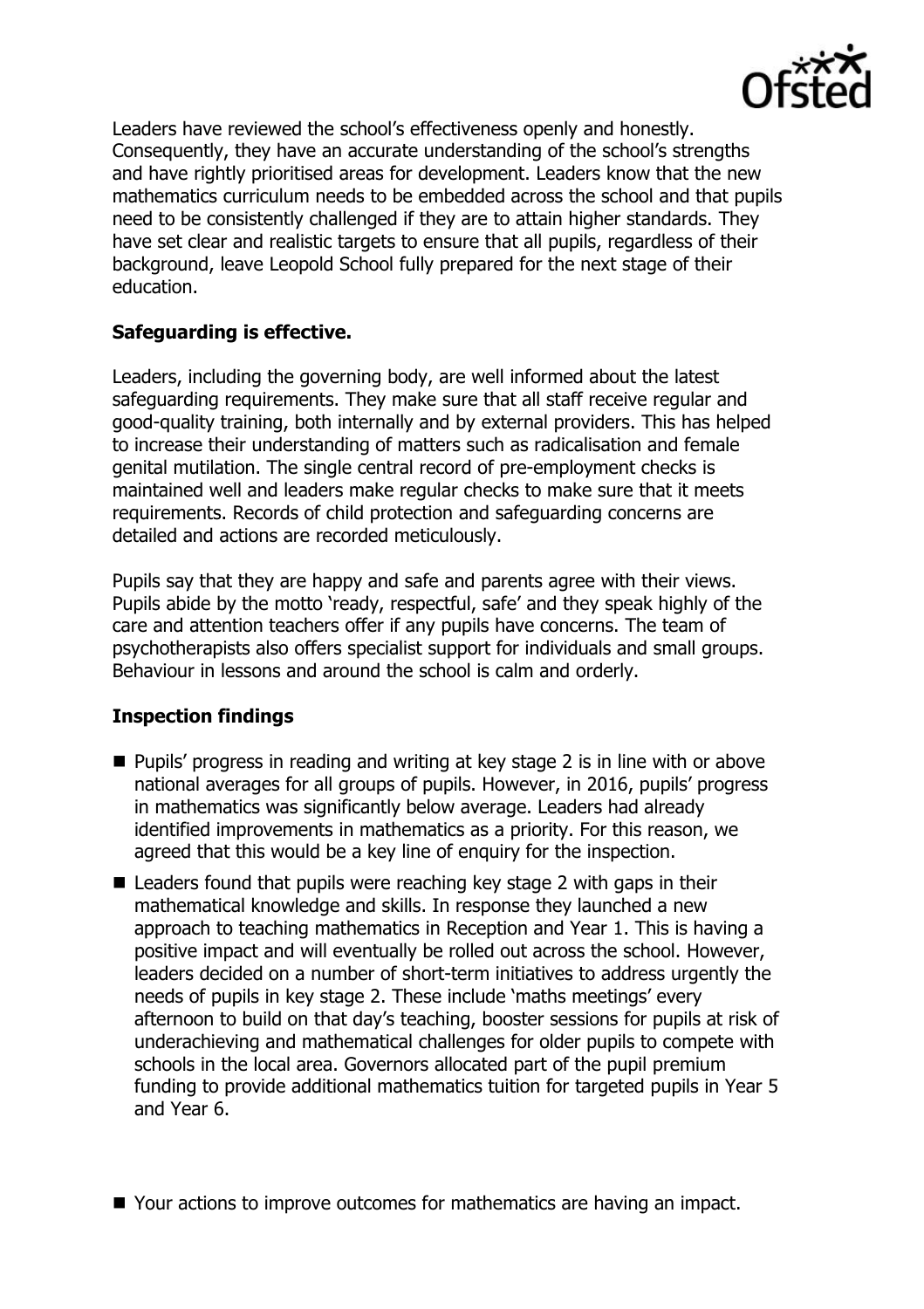

Visits to classrooms and work in pupils' books confirmed that pupils are making better progress. Pupils talk enthusiastically about mathematics and are engaged and interested in their work. Current performance information indicates that rates of progress in mathematics are improving for all pupils, and leaders are working hard to address any areas of underachievement.

- The second key line of enquiry related to progress and attainment in key stage 1. In 2016, pupils' achievement was below average in reading, writing and mathematics. Compared with their attainment in early years, this implied that pupils had not made good progress by the end of Year 2.
- School leaders have analysed the 2016 outcomes in detail. More than half of the pupils in this cohort joined the school at various times in key stage 1 and with no prior attainment information. Leaders cope extremely well with the frequent changes in classes and track pupils' progress accurately from baseline assessments. They then put additional support in place to help individual pupils and small groups develop their basic numeracy and literacy skills. Leaders have also created a team of specialist staff to help pupils who speak English as an additional language and these pupils are making the strongest progress as a result. Teachers are committed to helping their pupils and regularly hold teaching sessions outside lessons for pupils who need extra support.
- Leaders are confident that outcomes in key stage 1 will improve this year in all subjects. Current pupils are making expected progress from their starting points in reading, writing and mathematics and many are exceeding agerelated expectations. Inspectors found that teaching and learning in key stage 1 has been strong over time, with well-chosen resources and effective questioning to deepen pupils' understanding.
- The final key line of enquiry we agreed to consider was attendance and persistent absence. Attendance overall has been below the national average in recent years and significantly so for some groups of pupils.
- Leaders are determined to improve the rate of attendance and have made inroads into this. Eye-catching displays across the school inform pupils and their families about the importance of regular school attendance. Pupils are keen to earn rewards for excellent attendance and 'soft starts' give parents extra time to drop off their children before lessons begin. The leadership team works closely with the education welfare officer and other agencies to support the most vulnerable pupils.
- Since the school's expansion, attendance has improved gradually, although it is still below average. Persistent absence is still relatively high, but it has greatly reduced for pupils with the highest absence rates. The leadership team knows that there is more work to do in improving the attendance of those who are frequently absent.